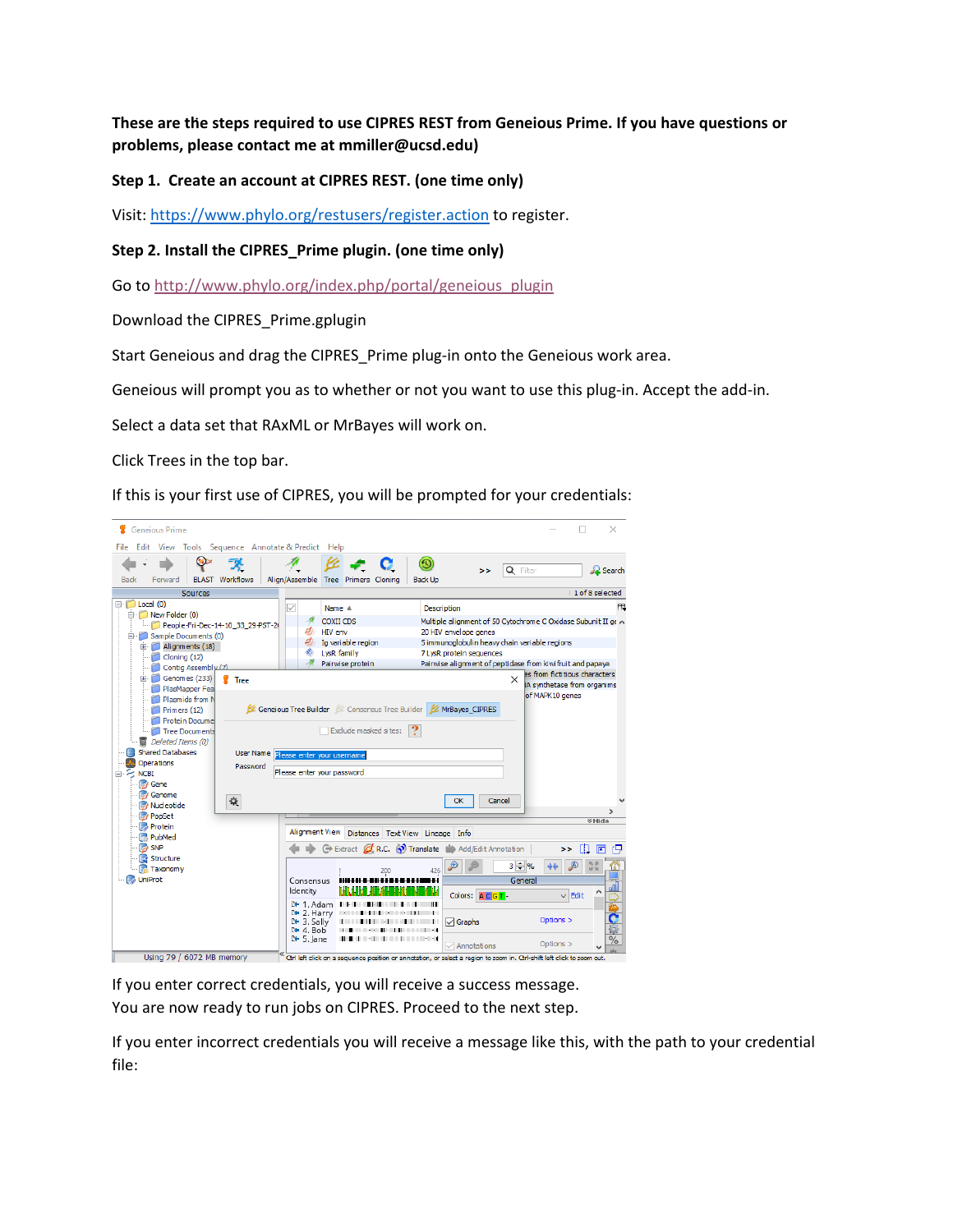| Geneious Prime                                                                                                                                                                                                                                                                                                                                                              |                                                                                                                                                                                                                                                                                                                                                                                                                                                                                                                                                                                                                                                                                                                                                                                                                         | ×               |
|-----------------------------------------------------------------------------------------------------------------------------------------------------------------------------------------------------------------------------------------------------------------------------------------------------------------------------------------------------------------------------|-------------------------------------------------------------------------------------------------------------------------------------------------------------------------------------------------------------------------------------------------------------------------------------------------------------------------------------------------------------------------------------------------------------------------------------------------------------------------------------------------------------------------------------------------------------------------------------------------------------------------------------------------------------------------------------------------------------------------------------------------------------------------------------------------------------------------|-----------------|
| Edit<br>View Tools Sequence Annotate & Predict Help<br>File                                                                                                                                                                                                                                                                                                                 |                                                                                                                                                                                                                                                                                                                                                                                                                                                                                                                                                                                                                                                                                                                                                                                                                         |                 |
| <b>BLAST</b> Workflows<br>Forward<br>Back                                                                                                                                                                                                                                                                                                                                   | O)<br>Q Filter<br>><br>Alian/Assemble Tree Primers Cloning<br><b>Back Up</b>                                                                                                                                                                                                                                                                                                                                                                                                                                                                                                                                                                                                                                                                                                                                            | <b>R</b> Search |
| Sources                                                                                                                                                                                                                                                                                                                                                                     |                                                                                                                                                                                                                                                                                                                                                                                                                                                                                                                                                                                                                                                                                                                                                                                                                         | 1 of 8 selected |
| $\Box$ $\Box$ Local (0)<br>in New Folder (0)<br>People-Fri-Dec-14-10_33_29-PST-2<br>G. Sample Documents (0)<br>Alignments (18)<br>Cloning (12)<br>Contig Assembly (7)<br>E- Genomes (233)<br>PlasMapper Features (314)<br>Plasmids from NER (27)<br>Primers<br>φ<br>Protein<br><b>Tree Do</b><br>Deleted Itel<br><b>Shared Databas</b><br>Operations (1 r<br>$\approx$ NCBI | Name A<br>Description<br>COXII CDS<br>Multiple alignment of 50 Cytochrome C Oxidase Subunit II ge A<br>HIV env<br>20 HIV envelope genes<br>Ig variable region<br>5 immunoglobulin heavy chain variable regions<br>LysR family<br>7 LysR protein sequences<br>Pairwise protein<br>Pairwise alignment of peptidase from kiwifruit and papaya<br>$\checkmark$<br>Multiple alignment of 5 sequences from fictitious characters<br>People<br>Three Kingdoms<br>Multiple alignment of Alanyl-tRNA synthetase from organims<br><b>Transcript variants</b><br>Multiple alignment of 4 variants of MAPK10 genes<br>×<br>Login to CIPRES REST failed. Your login credentials(USERNAME/PASSWORD/APPID) for CIPRES<br>REST seem to be incorrect. Please update USERNAME/PASSWORD in<br>C:\Users\mmiller\geneious_cipres.conf.<br>ОК | 甩               |
| <b>A</b> Genome<br><b>A</b> Nucleotide                                                                                                                                                                                                                                                                                                                                      | $\overline{\phantom{a}}$                                                                                                                                                                                                                                                                                                                                                                                                                                                                                                                                                                                                                                                                                                                                                                                                |                 |
| <b>PopSet</b><br><b>Protein</b>                                                                                                                                                                                                                                                                                                                                             |                                                                                                                                                                                                                                                                                                                                                                                                                                                                                                                                                                                                                                                                                                                                                                                                                         | <b>VHide</b>    |
| PubMed                                                                                                                                                                                                                                                                                                                                                                      | Alignment View Distances   Text View   Lineage   Info                                                                                                                                                                                                                                                                                                                                                                                                                                                                                                                                                                                                                                                                                                                                                                   |                 |
| $\rightarrow$ SNP                                                                                                                                                                                                                                                                                                                                                           | Extract <b>of R.C.</b> Translate <b>N</b> Add/Edit Annotation<br>>>                                                                                                                                                                                                                                                                                                                                                                                                                                                                                                                                                                                                                                                                                                                                                     | Ш<br>匠          |
| Structure<br><b>Taxonomy</b>                                                                                                                                                                                                                                                                                                                                                | $3 - $ %<br>426                                                                                                                                                                                                                                                                                                                                                                                                                                                                                                                                                                                                                                                                                                                                                                                                         | 55              |
| <b>Joseph UniProt</b>                                                                                                                                                                                                                                                                                                                                                       | General<br>Consensus<br>ldentity<br>Colors: ACGT-<br>$\vee$ Edit<br>$E + 1$ . Adam III<br>D+ 2.Harry ⊪⊪⊪⊪<br>.<br>Options $>$<br>Ll• 3. Sally<br>$\sqrt{ }$ Graphs<br>$E + 4$ . Bob<br>$\geq 5$ . Jane<br>1999 - De Bernard Bernard Bernard<br>Options $>$<br>$\sqrt{}$ Annotations                                                                                                                                                                                                                                                                                                                                                                                                                                                                                                                                     | $\%$            |
| Using 111 / 6072 MB memory                                                                                                                                                                                                                                                                                                                                                  | Otrl left click on a sequence position or annotation, or select a region to zoom in. Otrl-shift left click to zoom out.                                                                                                                                                                                                                                                                                                                                                                                                                                                                                                                                                                                                                                                                                                 |                 |

The message will tell you where to find the file you need to edit to correct your credentials at CIPRES. Look for the file geneious cipres.conf, and use a text editor to correct your credentials.

## **Step 3: To run MrBayes or RAxML jobs on CIPRES:**

In the top bar, select Tree

Once the Tree option opens up, select CIPRES as the tree tool. Choose a tab for MrBayes, or RAxMLBB

Configure the run using the form that opens.

For MrBayes runs, you can use the "Custom MrBayes block" option to add additional parameters.

Click OK to submit.

You will see a message saying the job is being submitted. The message will be "Performing CIPRES"

When your job is completed, you will receive an email.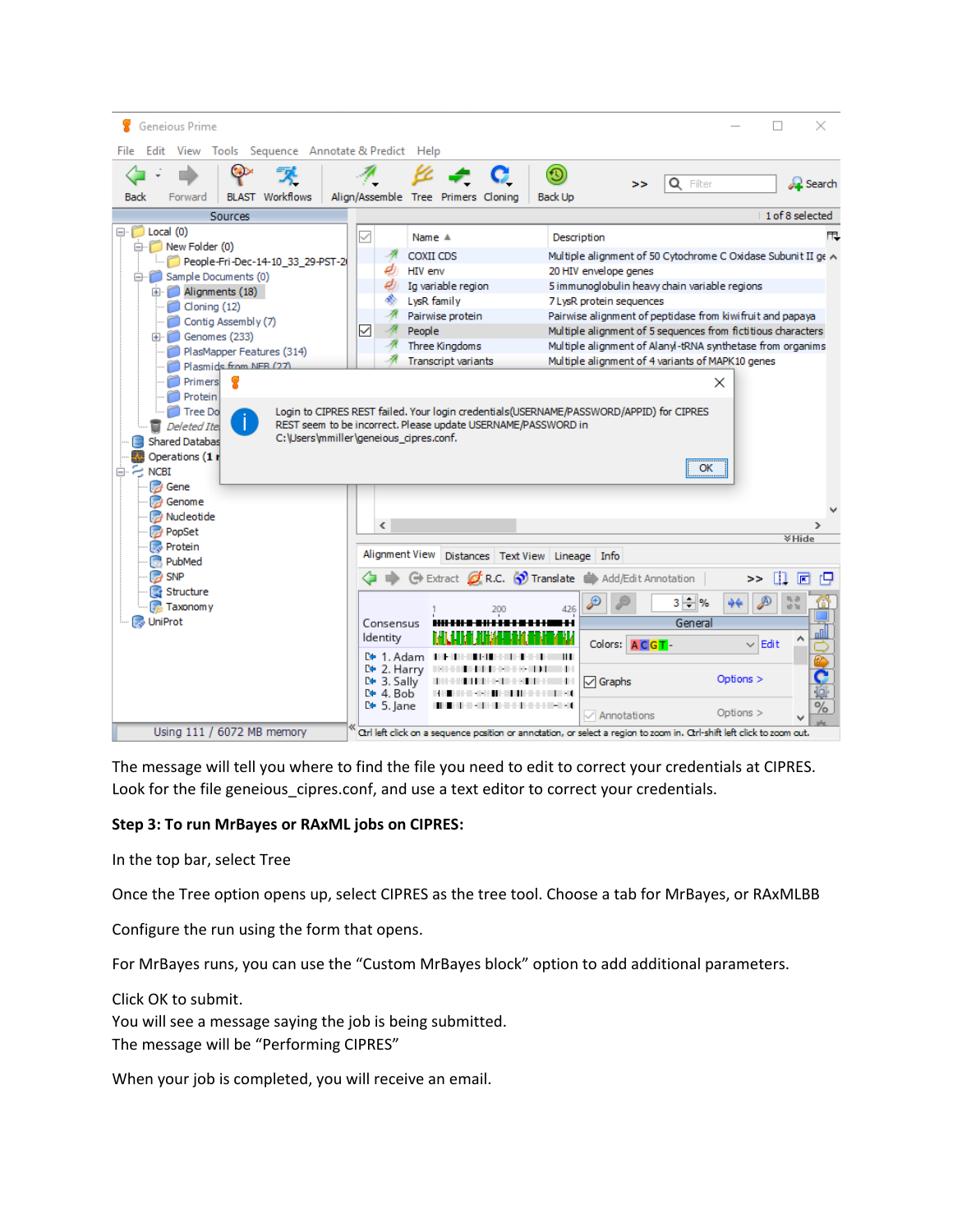If you want to just download the results of your CIPRES REST jobs, please perform Step 4; if you want to download and import the results of your CIPRES REST jobs into Geneious, please perform Step 5 instead.

## **Step 4. Download your CIPRES REST results to your local machine (each time).**

To download your results into your local machine, go to Tools/CIPRES

Your jobs will be displayed.

You can monitor progress with the "Update List" button.

Highlight the completed job(s).

Click "Download Job(s)", and specify the folder on your local machine where you would like your job results to end up.

It may take a little time for the results to download. On the bottom left corner there will be a message saying "Please wait while downloading selected job(s) …".

| Select | Job Name                                           | Date Submitted                                   | Job Status | <b>Update List</b>          |
|--------|----------------------------------------------------|--------------------------------------------------|------------|-----------------------------|
|        |                                                    | Tue Apr 23 18:11: COMPLETED                      |            | Download Job(s)             |
|        | Three Kingdoms                                     | Wed Apr 24 18:12 COMPLETED                       |            |                             |
|        | Three Kingdoms                                     | Wed Apr 24 18:17 COMPLETED                       |            | <b>Import into Geneious</b> |
|        | Three Kingdoms                                     | Wed Apr 24 18:18 COMPLETED                       |            | Delete Job                  |
|        | People                                             | Thu Apr 25 12:24: COMPLETED                      |            |                             |
| ✓      |                                                    | Three Kingdoms tree Thu Apr 25 15:39: COMPLETED  |            |                             |
| ✓      |                                                    | Three Kingdoms tree Thu Apr 25 16:11: COMPLETED  |            |                             |
|        | Three Kingdoms                                     | Thu Apr 25 16:19: COMPLETED                      |            |                             |
|        | Three Kingdoms                                     | Thu Apr 25 17:00: COMPLETED                      |            |                             |
|        |                                                    | Three Kingdoms tree Fri Apr 26 13:46:0 COMPLETED |            |                             |
|        |                                                    | Three Kingdoms tree Fri Apr 26 13:51:4 COMPLETED |            |                             |
|        |                                                    | my_second_rest_job Mon Apr 29 12:23 COMPLETED    |            |                             |
|        |                                                    |                                                  |            |                             |
|        | plic Please wait while downloading selected job(s) |                                                  |            |                             |

## **Step 5. Download/Import your results into Geneious (each time)**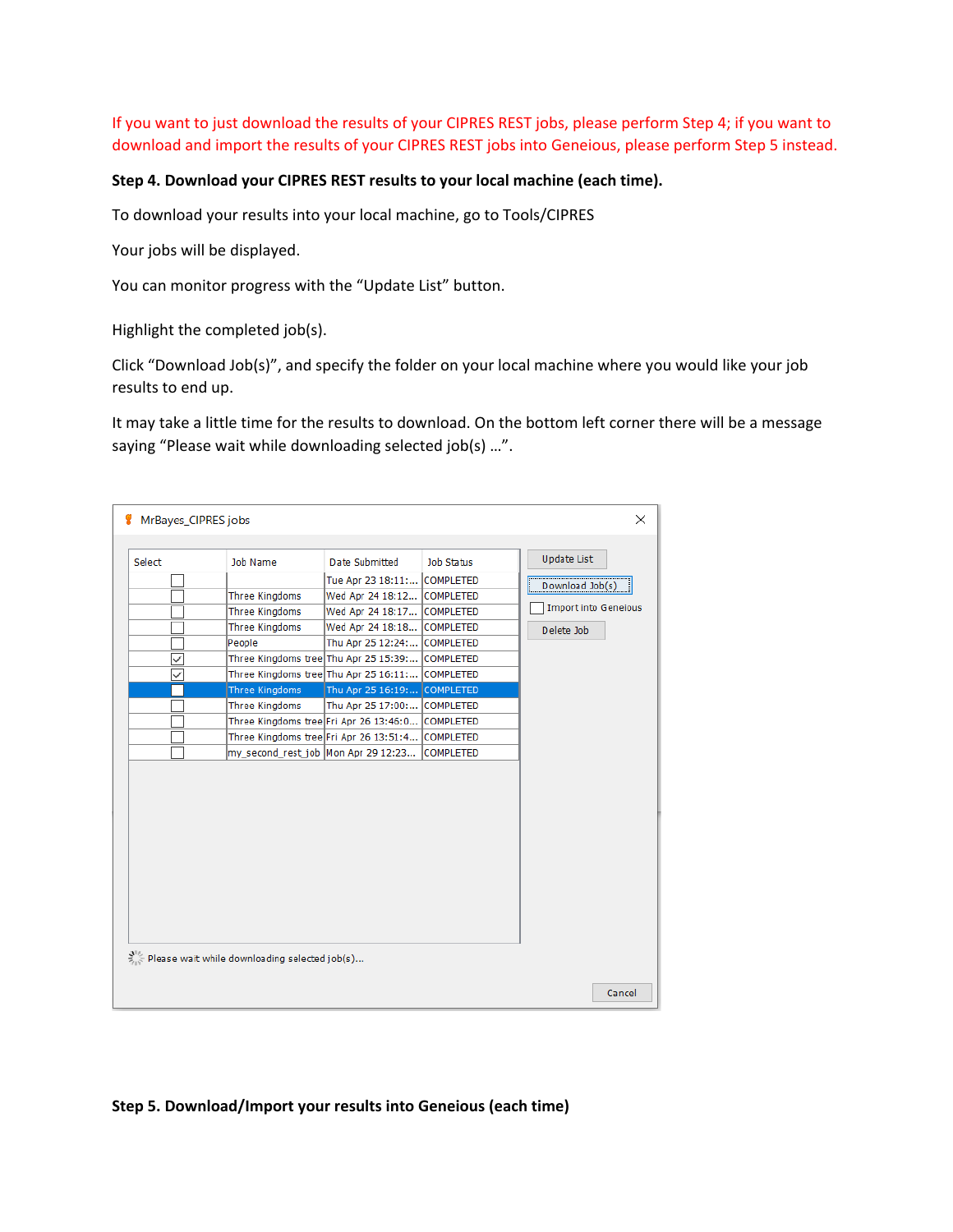To download/import your results into Geneious, go to Tools/CIPRES

Your jobs will be displayed.

You can monitor progress with the "Update List" button.

Highlight the completed job(s).

Tick "Import into Geneious". Below message window will pop up.

| Select | Job Name                                                                                                                                                                              | Date Submitted                         | lob Status       | Local Folder | <b>Update List</b>                                                                                                                                                                                                          |
|--------|---------------------------------------------------------------------------------------------------------------------------------------------------------------------------------------|----------------------------------------|------------------|--------------|-----------------------------------------------------------------------------------------------------------------------------------------------------------------------------------------------------------------------------|
|        |                                                                                                                                                                                       | Tue Apr 23 18 COMPLETED                |                  |              |                                                                                                                                                                                                                             |
|        |                                                                                                                                                                                       | Three Kingdoms Wed Apr 24 1 COMPLETED  |                  |              | Download Job(s)                                                                                                                                                                                                             |
|        | Three Kingdoms Wed Apr 24 1                                                                                                                                                           |                                        | <b>COMPLETED</b> |              | Import into Geneious                                                                                                                                                                                                        |
|        |                                                                                                                                                                                       | Three Kingdoms Wed Apr 24 1 COMPLETED  |                  |              | Delete Job                                                                                                                                                                                                                  |
| ✓      | People                                                                                                                                                                                | Thu Apr 25 12 COMPLETED                |                  |              |                                                                                                                                                                                                                             |
|        | Three Kingdo                                                                                                                                                                          | Thu Apr 25 15 COMPLETED                |                  |              |                                                                                                                                                                                                                             |
|        | Three Kingdo                                                                                                                                                                          | Thu Apr 25 16 COMPLETED                |                  |              |                                                                                                                                                                                                                             |
|        |                                                                                                                                                                                       | Three Kingdoms Thu Apr 25 16 COMPLETED |                  |              |                                                                                                                                                                                                                             |
|        |                                                                                                                                                                                       | Three Kingdoms Thu Apr 25 17 COMPLETED |                  |              |                                                                                                                                                                                                                             |
|        | Three Kingdo                                                                                                                                                                          | Fri Apr 26 13:                         | <b>COMPLETED</b> |              |                                                                                                                                                                                                                             |
|        | Three Kingdo                                                                                                                                                                          | Fri Apr 26 13:                         | <b>COMPLETED</b> |              |                                                                                                                                                                                                                             |
|        | my second r                                                                                                                                                                           | Mon Apr 29 1                           | <b>COMPLETED</b> |              |                                                                                                                                                                                                                             |
|        |                                                                                                                                                                                       |                                        |                  |              |                                                                                                                                                                                                                             |
|        | Please enter a Geneious folder name into the Local Folder column (highlighted in yellow) for each<br>Please note: a Geneious folder is not the same as a folder on PC/Mac.<br>window. |                                        |                  |              | $\times$<br>selected job to which downloaded result files will be imported and then click Download Job(s) button.<br>A Geneious folder is a folder under Local on your Sources Panel on the left-hand side of your Geneious |

Click OK and enter a Geneious folder name into the Local Folder column highlighted in yellow (please note: a Geneious folder is not the same as a folder on PC/Mac. A Geneious folder is a folder under Local on your Source Panel on the left hand side of your Geneious window.)

Click "Download Job(s)", and specify the folder on your local machine where you would like your job results to end up (the plugin keeps a copy of the results under the specified folder on your local machine and then import them into Geneious for you).

It may take a little time for the results to download/import. On the bottom left corner there will be a message saying "Please wait while downloading/importing selected job(s) …".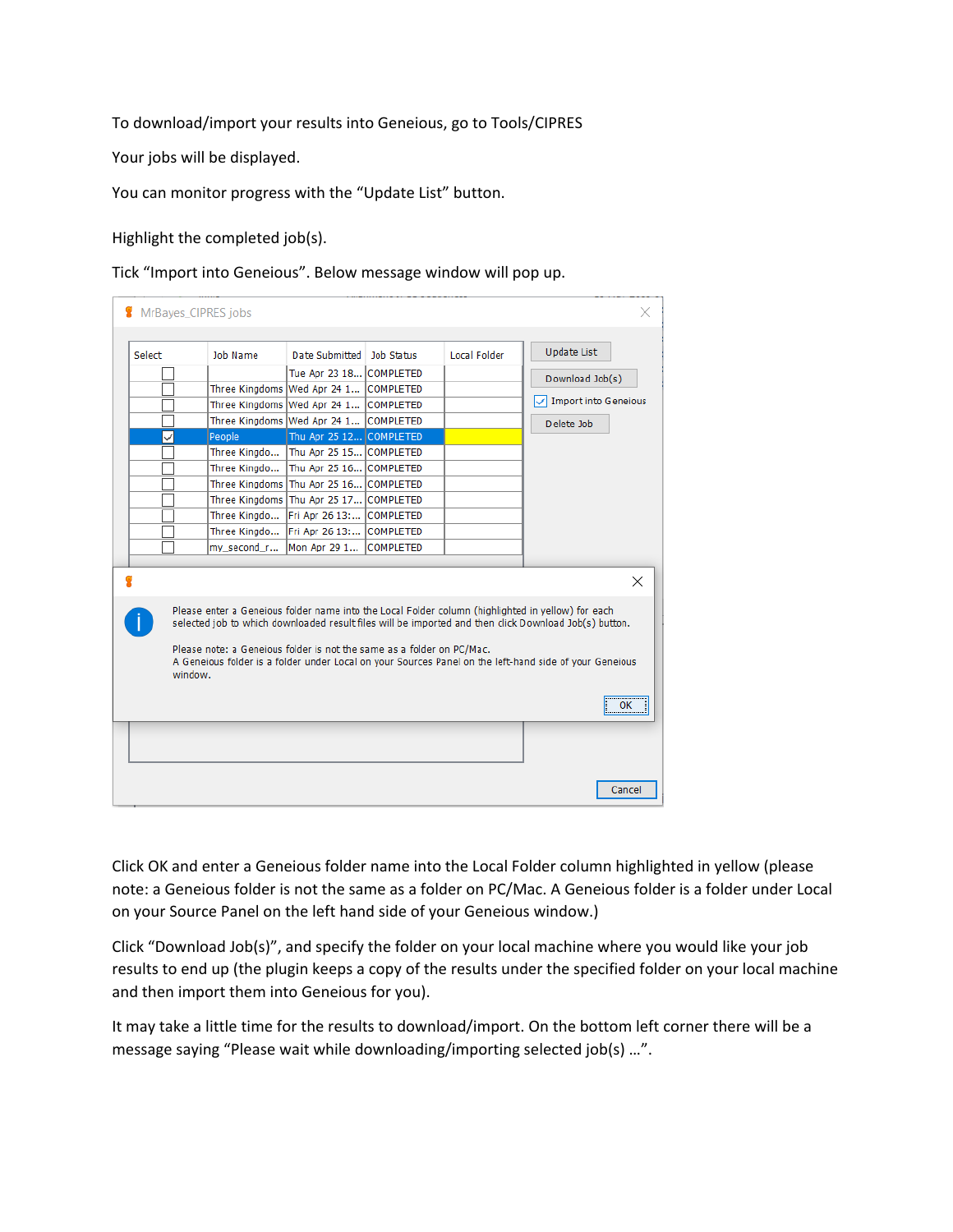| Select | Job Name     | Date Submitted   Job Status            | Local Folder | <b>Update List</b>   |
|--------|--------------|----------------------------------------|--------------|----------------------|
|        |              | Tue Apr 23 18 COMPLETED                |              |                      |
|        |              | Three Kingdoms Wed Apr 24 1 COMPLETED  |              | Download Job(s)      |
|        |              | Three Kingdoms Wed Apr 24 1 COMPLETED  |              | Import into Geneious |
|        |              | Three Kingdoms Wed Apr 24 1 COMPLETED  |              | Delete Job           |
|        | People       | Thu Apr 25 12 COMPLETED                | TestFolder   |                      |
|        | Three Kingdo | Thu Apr 25 15 COMPLETED                |              |                      |
|        | Three Kingdo | Thu Apr 25 16 COMPLETED                |              |                      |
|        |              | Three Kingdoms Thu Apr 25 16 COMPLETED |              |                      |
|        |              | Three Kingdoms Thu Apr 25 17 COMPLETED |              |                      |
|        | Three Kingdo | Fri Apr 26 13: COMPLETED               |              |                      |
|        | Three Kingdo | Fri Apr 26 13: COMPLETED               |              |                      |
|        | my_second_r  | Mon Apr 29 1 COMPLETED                 |              |                      |
|        |              |                                        |              |                      |
|        |              |                                        |              |                      |

If Geneious doesn't recognize any file during importing, it will pop up a window asking you to select an import file type for that file. You can select a file type from the drop-down list and then click OK or you can just click Cancel to skip importing of that particular file.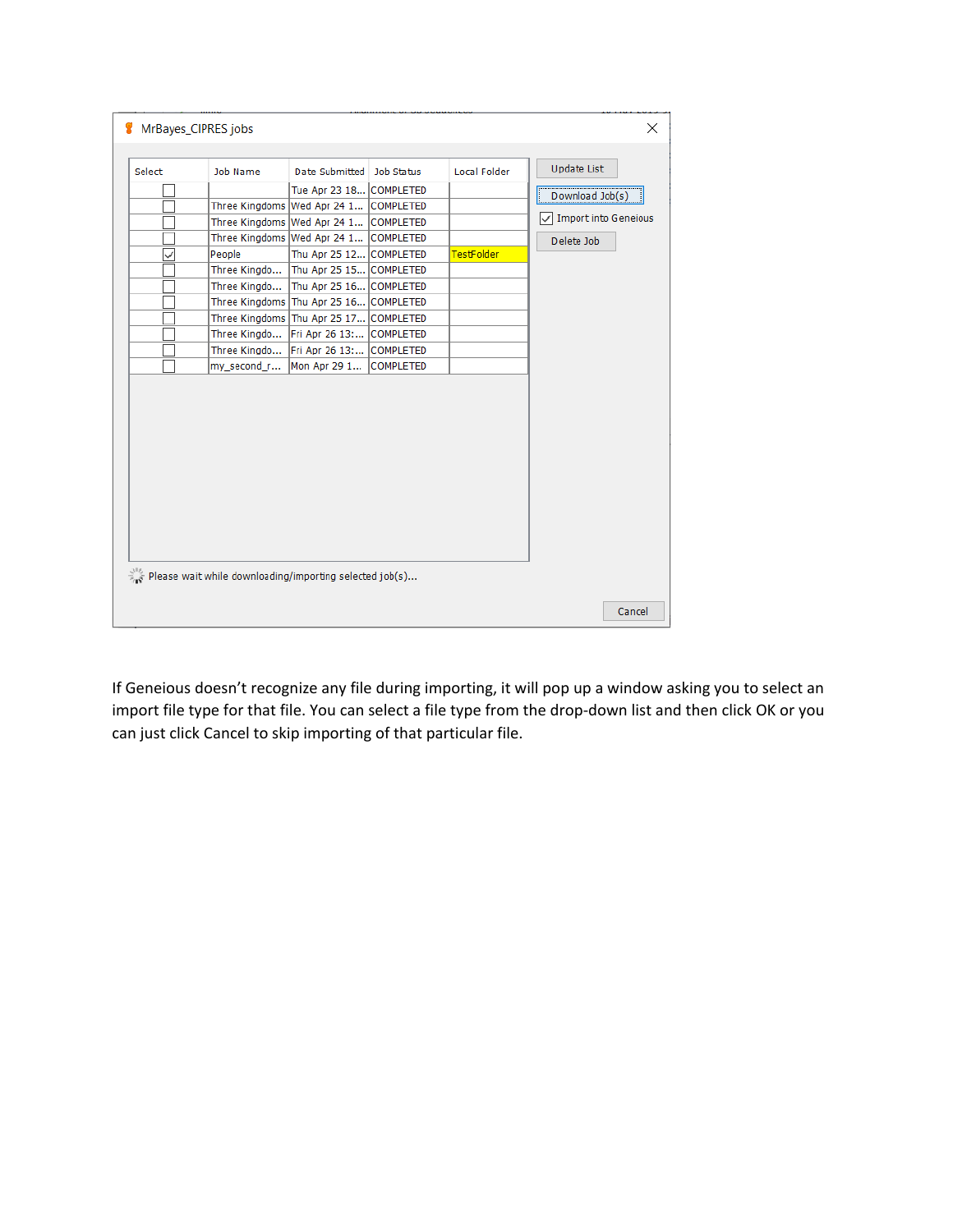| Select | Job Name                   | Date Submitted   Job Status            |                                          | <b>Local Folder</b> | <b>Update List</b>   |
|--------|----------------------------|----------------------------------------|------------------------------------------|---------------------|----------------------|
|        |                            | Tue Apr 23 18 COMPLETED                |                                          |                     | Download Job(s)      |
|        |                            | Three Kingdoms Wed Apr 24 1 COMPLETED  |                                          |                     |                      |
|        |                            | Three Kingdoms Wed Apr 24 1 COMPLETED  |                                          |                     | Import into Geneious |
|        |                            | Three Kingdoms Wed Apr 24 1 COMPLETED  |                                          |                     | Delete Job           |
|        | People                     | Thu Apr 25 12 COMPLETED                |                                          | <b>TestFolder</b>   |                      |
|        | Three Kingdo               | Thu Apr 25 15 COMPLETED                |                                          |                     |                      |
|        | Three Kingdo               | Thu Apr 25 16 COMPLETED                |                                          |                     |                      |
|        |                            | Three Kingdoms Thu Apr 25 16 COMPLETED |                                          |                     |                      |
|        | Three K<br><b>Three K</b>  | File type of infile.nex.parts          |                                          | ×                   |                      |
|        | <b>Three Ki</b><br>my_seco |                                        | Select import type for infile.nex.parts: |                     |                      |
|        |                            | Text file (plain)                      |                                          | $\checkmark$        |                      |
|        |                            |                                        | OK                                       | Cancel              |                      |
|        |                            |                                        |                                          |                     |                      |
|        |                            |                                        |                                          |                     |                      |
|        |                            |                                        |                                          |                     |                      |
|        |                            |                                        |                                          |                     |                      |
|        |                            |                                        |                                          |                     |                      |
|        |                            |                                        |                                          |                     |                      |

Once the download/import is complete, locate the job results under the folder name you enter into Local Folder column at the beginning of this step (for example, on above screenshot, "TestFolder") on Sources Panel on the left hand side of your Geneious window. Click on it and the imported files should be shown on the main panel.